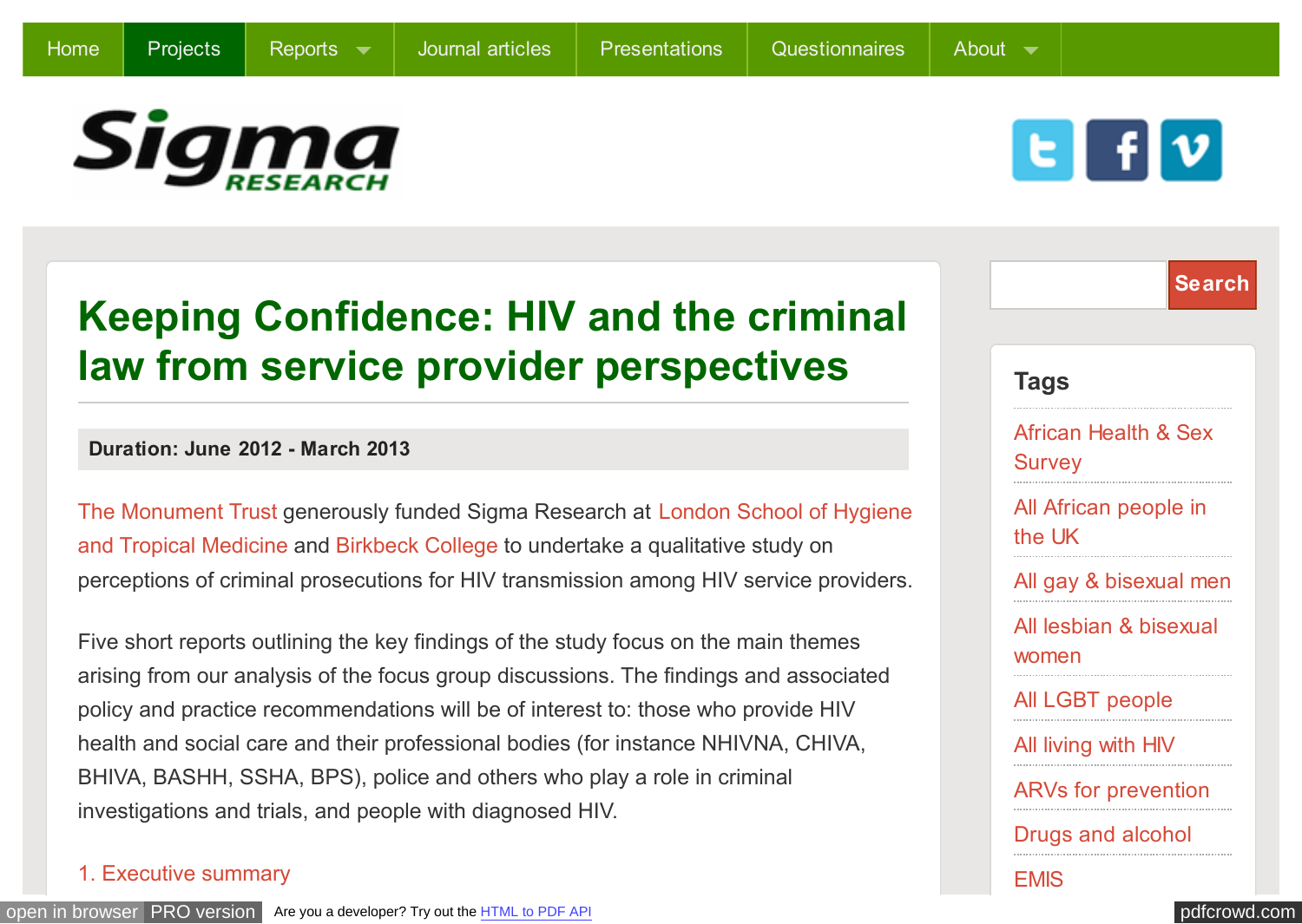- [2. Understanding the law](http://sigmaresearch.org.uk/files/report2013d.pdf)
- [3. Practice and procedure](http://sigmaresearch.org.uk/files/report2013c.pdf)
- [4. Responsibility and public health](http://sigmaresearch.org.uk/files/report2013b.pdf)
- [5. Identifying resources](http://sigmaresearch.org.uk/files/report2013a.pdf)

*Keeping Confidence* fieldwork was undertaken in the latter half of 2012. It involved 7 focus groups with a total of 75 providers of HIV health and social care services in England and Wales. The groups discussed service providers' thoughts on criminal prosecutions for the transmission of HIV, and whether they felt the criminal law had any influence over their daily practices and interactions with people with diagnosed HIV. All information was shared in confidence. Following each group, we discussed some factual and legal points about the development of case law in this area, and participants were offered a [briefing sheet of further resources.](http://sigmaresearch.org.uk/files/Resources_for_Research_Participants.pdf)

**Below are VIDEO HIGHLIGHTS of the one day conference where the report was launched.**

[VIDEO 1 of 4: Introductory remarks and overview of project findings](http://vimeo.com/62765868) [VIDEO 2 of 4: Response panel comprising service providers and service users](http://vimeo.com/62735862) [VIDEO 3 of 4: Overview of updated BHIVA/BASHH document on HIV and the criminal](http://vimeo.com/62733721) law for clinical teams [VIDEO 4 of 4: Feedback from afternoon workshops](http://vimeo.com/62718855)

**Resources:** The following links offer information on criminal prosecutions for HIV transmission relevant within the UK context.

[HIV Justice Network](http://www.hivjustice.net/)

[aidsmap: transmission and the law](http://www.aidsmap.com/Transmission-and-the-law/page/2258338/)

## **[Evaluation](http://sigmaresearch.org.uk/tags/all/tag/Evaluation)**

[Gay Men's Sex](http://sigmaresearch.org.uk/tags/all/tag/Gay-Men) **Survey** 

[HIV criminalisation](http://sigmaresearch.org.uk/tags/all/tag/HIV-criminalisation)

[HIV policy and](http://sigmaresearch.org.uk/tags/all/tag/HIV-policy-and-practice) practice

[HIV Prevention](http://sigmaresearch.org.uk/tags/all/tag/HIV-Prevention-England) England

[HIV testing](http://sigmaresearch.org.uk/tags/all/tag/HIV-testing)

[Project SIGMA](http://sigmaresearch.org.uk/tags/all/tag/Project-SIGMA)

[Research methods](http://sigmaresearch.org.uk/tags/all/tag/Research-methods)

[Sigma Panel MSM](http://sigmaresearch.org.uk/tags/all/tag/Sigma-Panel-MSM)

[STIs other than HIV](http://sigmaresearch.org.uk/tags/all/tag/STIs-other-than-HIV)

[sub Saharan Africa](http://sigmaresearch.org.uk/tags/all/tag/sub-Saharan-Africa)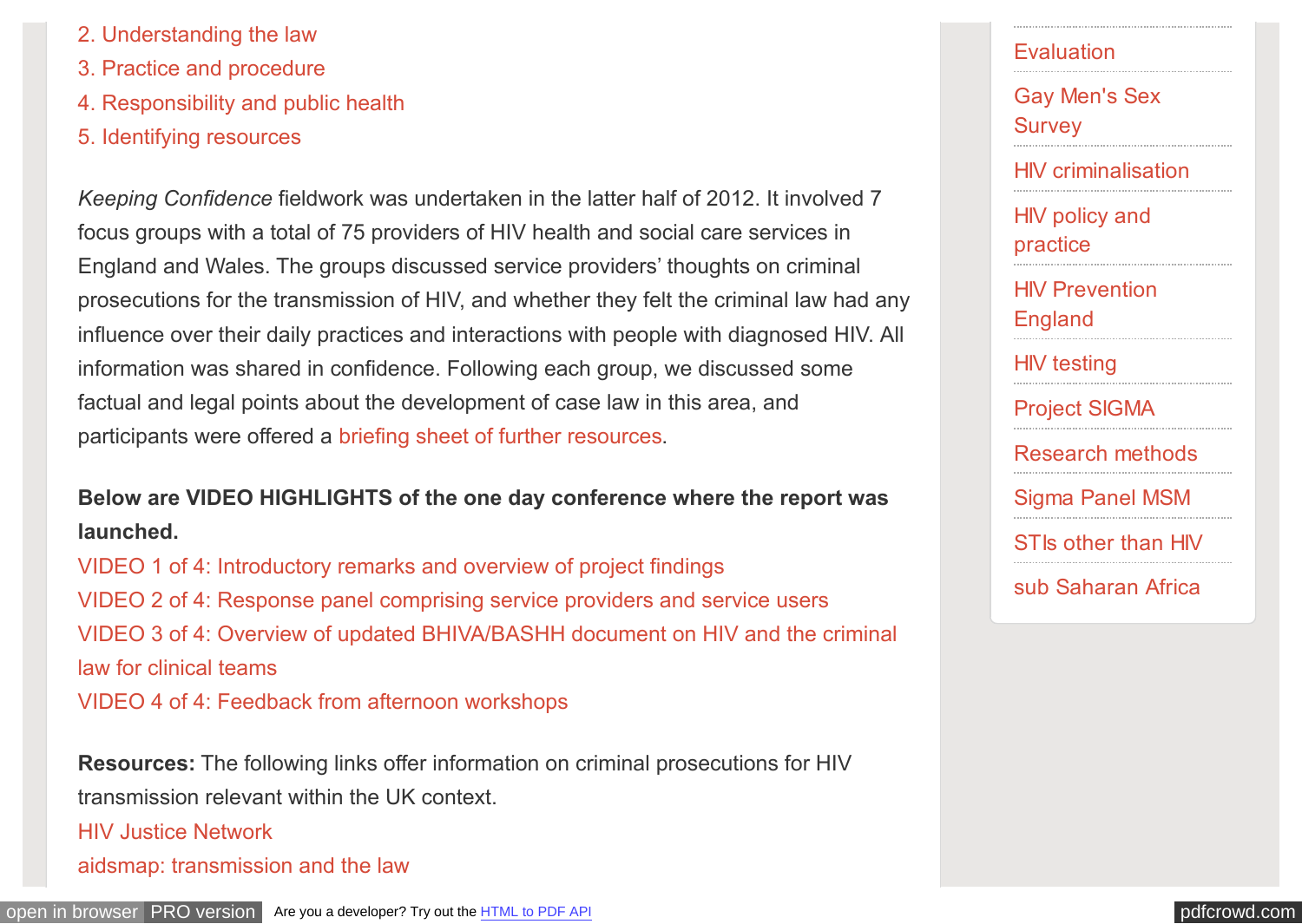### [Resource sheet distributed to study participants](http://sigmaresearch.org.uk/files/Resources_for_Research_Participants.pdf) [How the law works \(THT\)](http://sigmaresearch.org.uk/files/how-the-law-works-terrence-higgins-trust.pdf)

**Acknowledgements:** This research was generously funded by The Monument Trust and was approved by the Ethics Committee of the London School of Hygiene & Tropical Medicine.

A large number of individuals worked to make this research study a success, and although we are not able to identify them by name, we would like to thank all those who assisted with the recruitment of participants and the hosting of events, including an array of: Personal Assistants and Secretaries in HIV clinics, HIV service managers and their teams in the community, Directors of HIV charities, Health Advisors, Clinical Nurse Specialists, and HIV consultants. All of these individuals committed themselves freely to ensuring that a focus group was able to happen in their place of work, and we appreciate their efforts greatly. Thanks also to Siri Egede, Kathie Jessup and Gary Hammond at Sigma Research for ensuring the smooth administration of this research project. Thanks to Gary Hammond for reading and commenting on earlier drafts of these reports, and organisation of the Keeping Confidence conference. Finally, this study would not have been possible without the time and honesty given to us by all of the participants. We are greatly indebted to them.

#### **Key contact:** [Catherine Dodds](http://sigmaresearch.org.uk/index.php/about/profile/catherine-dodds)

**Tagged under:** [HIV policy and practice,](http://sigmaresearch.org.uk/tags/all/tag/HIV-policy-and-practice) [HIV criminalisation,](http://sigmaresearch.org.uk/tags/all/tag/HIV-criminalisation) [All living with HIV](http://sigmaresearch.org.uk/tags/all/tag/All-living-with-HIV)